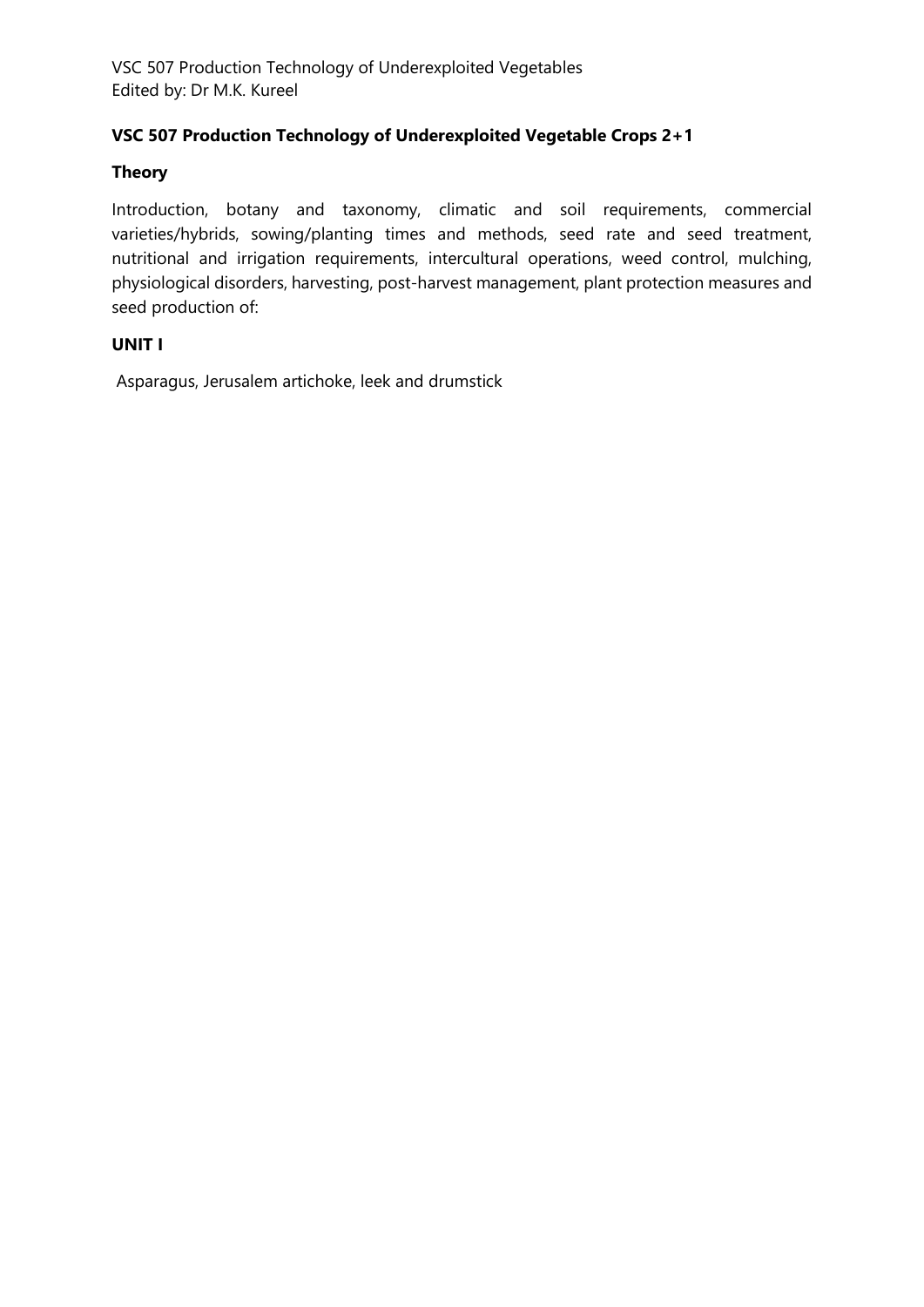#### **ASPARAGUS**

# **[ASPARAGUS](http://ecoursesonline.iasri.res.in/mod/page/view.php?id=12181) BOTANICAL NAME** *[Asparagus](http://ecoursesonline.iasri.res.in/mod/page/view.php?id=12181) officinalis* L. **CHROMOSOME NUMBER**  $2n=2x=20$ **COMMON NAME** Satavari **FAMILY** Liliaceae

#### **INTRODUCTION**

- [Asparagus](http://ecoursesonline.iasri.res.in/mod/page/view.php?id=12181) is an herbaceous perennial and is grown in large areas in countries like USA, Germany, Spain and France, while India's contribution is meager.
- The tender shoots called 'spears' are used as vegetable and in preparation of soup.
- It is also eaten as salad.
- The canned and frozen spears are also used as processed foods.
- The tender shoots contain a white crystalline substance, asparagine, which is used in medicine as diuretic in cardiac dropsy and chronic gout.
- It has good potential as fresh vegetable.

#### **ORIGIN**

- [Asparagus](http://ecoursesonline.iasri.res.in/mod/page/view.php?id=12181) has been grown for many years.
- The Ancient Greeks and Romans relished this crop.
- It originated in Asia Minor and is a member of the lily family.
- California, Michigan, and Washington are the major producing states, but there is some commercial production in many of the northern and western states.
- Warm regions such as Northern Mexico and Southern California also grow it.
- Recent research has shown that [asparagus](http://ecoursesonline.iasri.res.in/mod/page/view.php?id=12181) can be grown at a profit in India too.

#### **NUTRITIVE VALUE (per 100 g of edible portion)**

| Moisture $(\%)$     | 91.7 | Fat $(g)$     | 0.2  |
|---------------------|------|---------------|------|
| Thiamine (mg)       | 0.12 | Calcium (mg)  | 15.8 |
| Carbohydrates $(g)$ | 2.9  | Energy (Kcal) | 20   |
| Vit. $B_2(mg)$      | 0.13 | Fe (mg)       | 0.7  |
| Protein $(g)$       | 1.7  | Vitamin A(IU) | 762  |
| Vitamin $C$ (mg)    | 25   | P(mg)         | 46.9 |

#### **CLIMATE**

- [Asparagus](http://ecoursesonline.iasri.res.in/mod/page/view.php?id=12181) is grown in temperate and sub-tropical regions.
- Mean day temperature of  $25\text{-}30\text{°C}$  and  $15\text{-}20\text{°C}$  at night are ideal.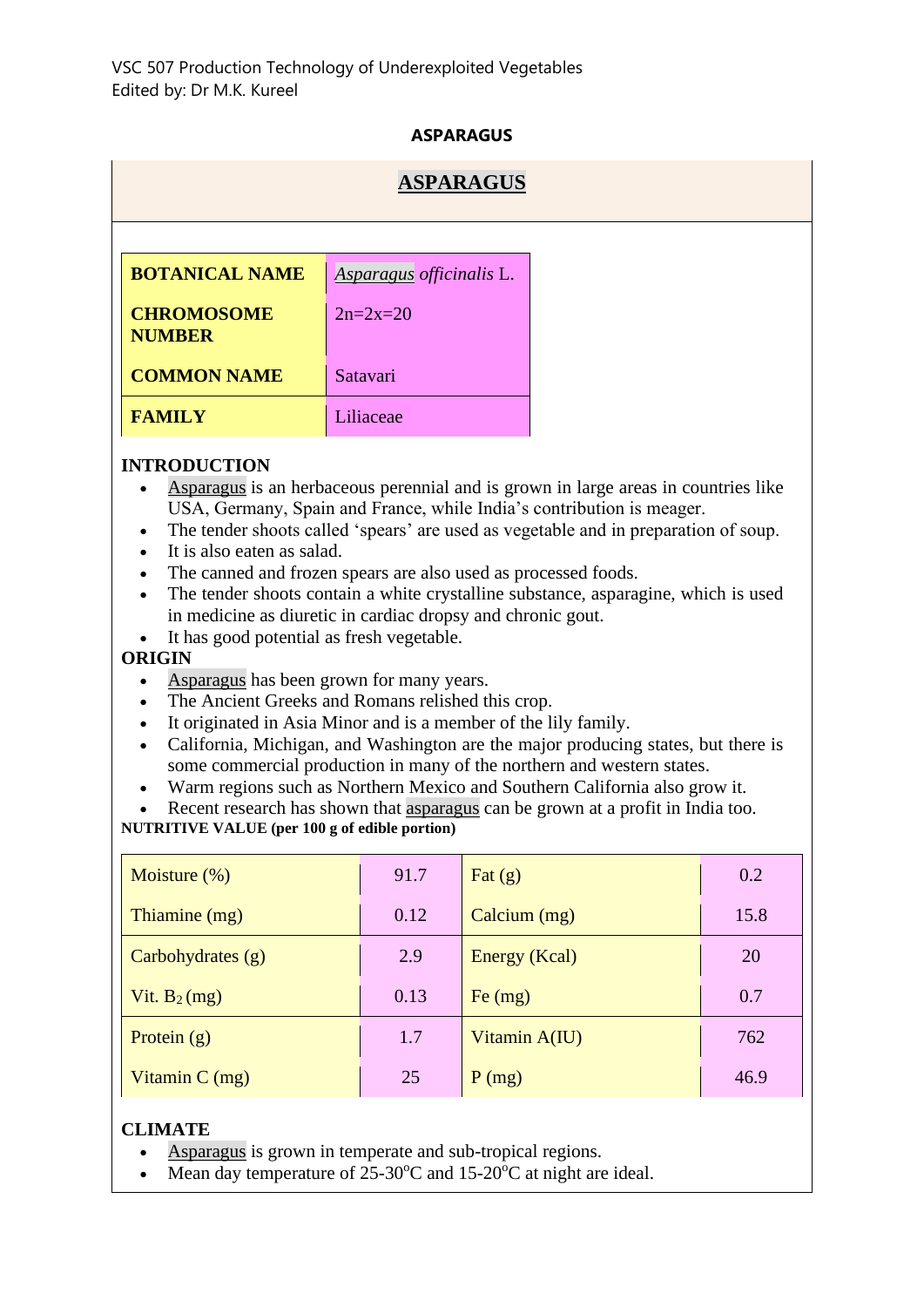#### **SOILS AND SOIL PREPARATION**

- Well drained soils are must for successful production, and sandy soils are also preferred.
- Good drainage is important to control crown rot disease.
- Commercial plantings of [asparagus](http://ecoursesonline.iasri.res.in/mod/page/view.php?id=12181) should not be made in soil that is heavier than a sandy loam.
- Avoid sites which retain standing water for more than 8 hours after a heavy rain.
- The optimum pH is  $6.5-7.5$ .

#### **[VARIETIES](http://ecoursesonline.iasri.res.in/mod/page/view.php?id=12053)**

- Many new [asparagus](http://ecoursesonline.iasri.res.in/mod/page/view.php?id=12181) [varieties](http://ecoursesonline.iasri.res.in/mod/page/view.php?id=12053) are now available.
- [Varieties](http://ecoursesonline.iasri.res.in/mod/page/view.php?id=12053) are broadly divided into two groups,
	- 1. With green coloured spears : more popular and mainly used in fresh market
	- 2. With white or light green coloured [asparagus](http://ecoursesonline.iasri.res.in/mod/page/view.php?id=12181) mainly used for processing.
- All available male hybrids are more productive and do not produce seed which sprouts to become a weed.
- Jersey Gem, Jersey Giant and Greenwich produce superior yields in North Carolina.
- Jersey Gem has the added benefit of having tolerance to the disease *Cercospora* leaf spot.
- The increased yields of hybrids make them worth the extra seed cost.

#### **Perfection:**

- Recommended by IARI, New Delhi.
- It is an early, uniform, productive variety, delicious with high food value.
- The spears are large, green, succulent and light tipped.
- Average yield is 80-100 q/ha.

#### **Selection-841:**

- Bush type, medium, uniform plants and productive.
- The spears are 15-20 cm long, succulent, tender, green with better flavour and suitable for soup preparation.
- Yield is 90-110q green spears/ha.
- Despite these [varieties,](http://ecoursesonline.iasri.res.in/mod/page/view.php?id=12053) UC-72, UC-66 and Sel-831 are also grown in Kashmir, India.

### **SEASON/SOWING TIME**

- In hills : March-May
- In plains : July-November

#### **SEED RATE**

- [Asparagus](http://ecoursesonline.iasri.res.in/mod/page/view.php?id=12181) can be propagated through seeds, seedlings and crowns but most commonly followed practice is through seeds only.
- It requires about 3-4 kg seed for cultivation in one hectare.

### **[NUTRIENT MANAGEMENT](http://ecoursesonline.iasri.res.in/mod/page/view.php?id=12010)**

- Apply chicken manure @75-125 quintals per hectare or Farm Yard Manure@150 to 250 quintals per hectare as basal dose.
- In addition, during succeeding years, apply 80-120kg of nitrogen, 80-100kg of phosphorus and 60-80kg of potassium per hectare twice in a year.
- Make one application of N, P and K just before first appearance of spears in the spring in early March.
- Apply the same amount of fertilizer at the conclusion of the harvest season in mid-May.
- Apply the fertilizer to the top of the soil or with very shallow incorporation.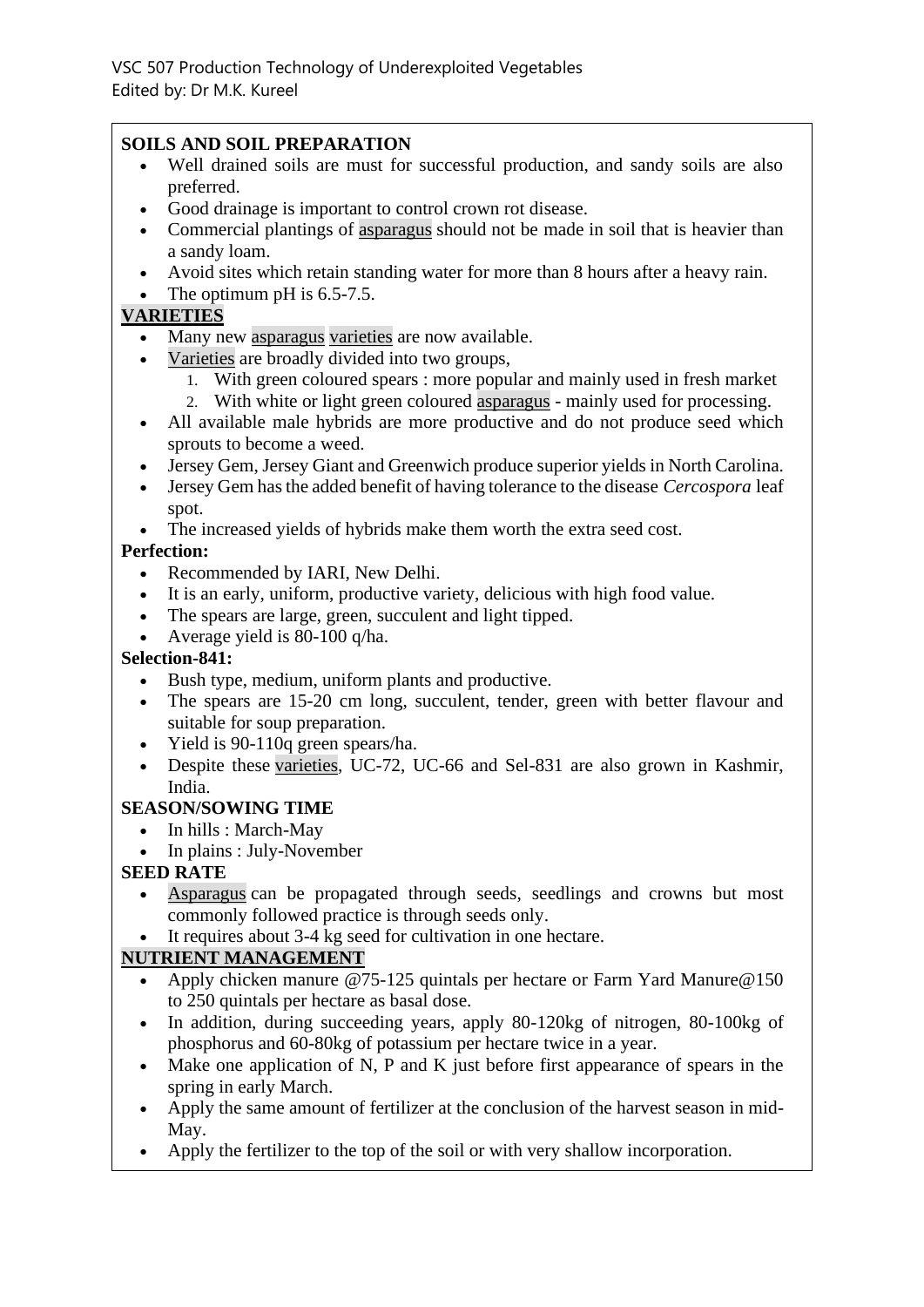#### **PLANTING**

### **There are three methods of planting**

#### **a) Crown planting**

- Use only certified crowns for planting as they may carry several [diseases](http://ecoursesonline.iasri.res.in/mod/page/view.php?id=12040)
- Plant [asparagus](http://ecoursesonline.iasri.res.in/mod/page/view.php?id=12181) crowns (roots plus plant buds) so that the top of the crown is 15 cm below the soil level.
- Depth of planting is critical, if planted too shallow, [asparagus](http://ecoursesonline.iasri.res.in/mod/page/view.php?id=12181) will produce a large number of small spears that are not commercially salable.
- If planted too deep, spears will be very large, but will be few in number.
- Plant crowns 30 cm apart in the row with the buds upright, and 150 cm between rows to have 21,750 crowns per hectare.
- Cover crowns with 5-7.5 cm of soil after planting.
- As plants grow, gradually fill in the rest of the furrow with 2.5-5 cm of soil in 3-5 cultivations, but do not completely cover plants.
- The furrow should be completely filled by July of the first year.
- Plant before the buds begins to appear in the spring.
- Both direct seeded and transplanted [asparagus](http://ecoursesonline.iasri.res.in/mod/page/view.php?id=12181) can be planted in single or double rows with 5 foot spacing between beds.
- Single rows should be planted on top of "W" shaped beds (Fig.15.1).
- The "W" shaped rows are formed with a wide furrow opener followed by a beds shaper.
- Double rows of direct seeded or transplanted [asparagus](http://ecoursesonline.iasri.res.in/mod/page/view.php?id=12181) should be planted on shelved beds (Fig. 15.2).
- Transplants can also be planted on the side of an angle-shaped furrow (Fig. 15.3). The "V" shape in the middle of the row is important since it provides a place for soil washed from the side of the beds during rains (Fig. 15.4).

#### **b) Direct seeding methods**

- Seeds should be placed 5 cm apart in the row, 2 to 2.5 cm deep.
- Single row seedlings require 2.5-3.4kg of seed per hectare and double row seeding require 4.5 to 6.8 kg seeds per hectare.
- [Asparagus](http://ecoursesonline.iasri.res.in/mod/page/view.php?id=12181) seeds germinate best at 24 °C.
- Direct seeding is preferred when the soil temperature is at least 16<sup>o</sup>C.

#### **c) Seedling transplant method**

- [Asparagus](http://ecoursesonline.iasri.res.in/mod/page/view.php?id=12181) seedlings can be grown successfully in peat pots, plastic pots, trays, peat pellets or seedling type trays.
- Seedling growth and survival are usually better with larger cells up to 5x5 cm seedling cells.
- Most of the artificial soil media produce a good transplant.
- Good growth above the crown and good root system development require planting the seed not more than 1.25 cm deep.
- [Transplanting](http://ecoursesonline.iasri.res.in/mod/page/view.php?id=12190) of seedling is preferred after the threat of frost but before temperatures get above 32°C.
- Favourable conditions usually occur in April and May.

#### **DIRECT SEEDING AND [TRANSPLANTING](http://ecoursesonline.iasri.res.in/mod/page/view.php?id=12190)**

- Direct seeding have the following advantages over crown planting:
	- 1. Reduced costs, mechanization of planting, freedom from disease and increased yields are few advantages of this method.
	- 2. But these methods require more care, closer attention, irrigation and better management than crown planting.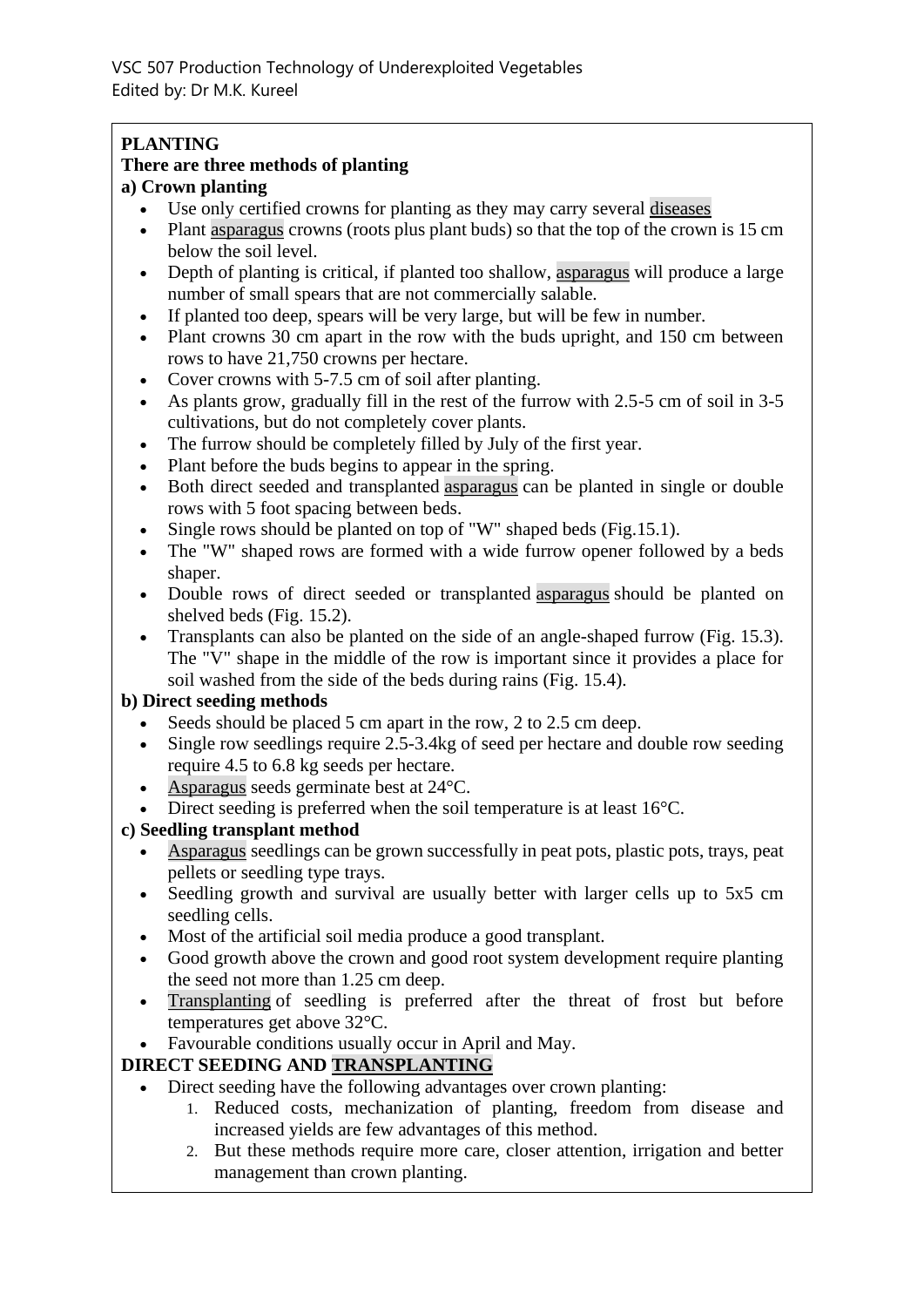#### **USE OF PLANT GROWTH REGULATORS**

- Abscissic acid appears to promote sink strength or encourage phloem uploading.
- Gibberellic Acid promotes growth of [asparagus](http://ecoursesonline.iasri.res.in/mod/page/view.php?id=12181) buds.
- Butyric Acid supports spear emergence.

#### **IRRIGATION**

- Adequate moisture should be maintained for good germination and early seedling growth.
- Do not let [asparagus](http://ecoursesonline.iasri.res.in/mod/page/view.php?id=12181) plants become dry while they are establishing a root system during the first two months.
- Water stress during this early stage can reduce yields.
- After the root system is established, irrigation is needed only during extreme drought.

#### **WEED MANAGEMENT**

- Weed control in [asparagus](http://ecoursesonline.iasri.res.in/mod/page/view.php?id=12181) production is very important.
- Timely cultivation is a critical part of any [asparagus](http://ecoursesonline.iasri.res.in/mod/page/view.php?id=12181) weed control program, especially during the first two years.
- The first year [asparagus](http://ecoursesonline.iasri.res.in/mod/page/view.php?id=12181) should be cultivated at least once in a month until September or 6 times.
- The number of cultivations may be reduced by using herbicides.
- Remove all weeds that are present after harvest.
- Use only very shallow disking  $(2.5 \text{ to } 5 \text{ cm})$  to remove these weeds.
- Deeper disking will damage crowns and can drastically reduce yield.

#### **HARVESTING**

- [Asparagus](http://ecoursesonline.iasri.res.in/mod/page/view.php?id=12181) can be harvested on limited basis (2 to 3 weeks, or 8 spears per plant) during the first year after planting.
- Harvesting should be limited during the second year as it results in slight reduction in spear size which is as an indication of when to stop.
- It takes a long time for [asparagus](http://ecoursesonline.iasri.res.in/mod/page/view.php?id=12181) to develop a large root system.
- A large root system is necessary for a healthy bed of [asparagus](http://ecoursesonline.iasri.res.in/mod/page/view.php?id=12181) to produce for many years.
- Do not harvest too much in early years because bed life can be shortened and total yield and profit drastically reduced.
- Harvest 6 to 8 weeks during the third year of growth, generally until mid-May.
- Allow spears to reach 20 cm tall and then cut with a knife or hand snap at the soil surface.
- Spears should not be allowed to get taller than 22.5 cm.
- The decision on when to harvest is based on having an average of one harvestable size spear per foot of row.
- When temperature exceeds  $27^{\circ}$ C, it may be necessary to harvest daily.

### **BLANCHING**

- Mounding the soil to a height of 25-30 cm over the rows is practiced to blanch the young spears and get 'white [asparagus'](http://ecoursesonline.iasri.res.in/mod/page/view.php?id=12181) for canning.
- After harvest, the spears should be held in a cool shaded place and sprinkled with water to prevent shriveling and wilting.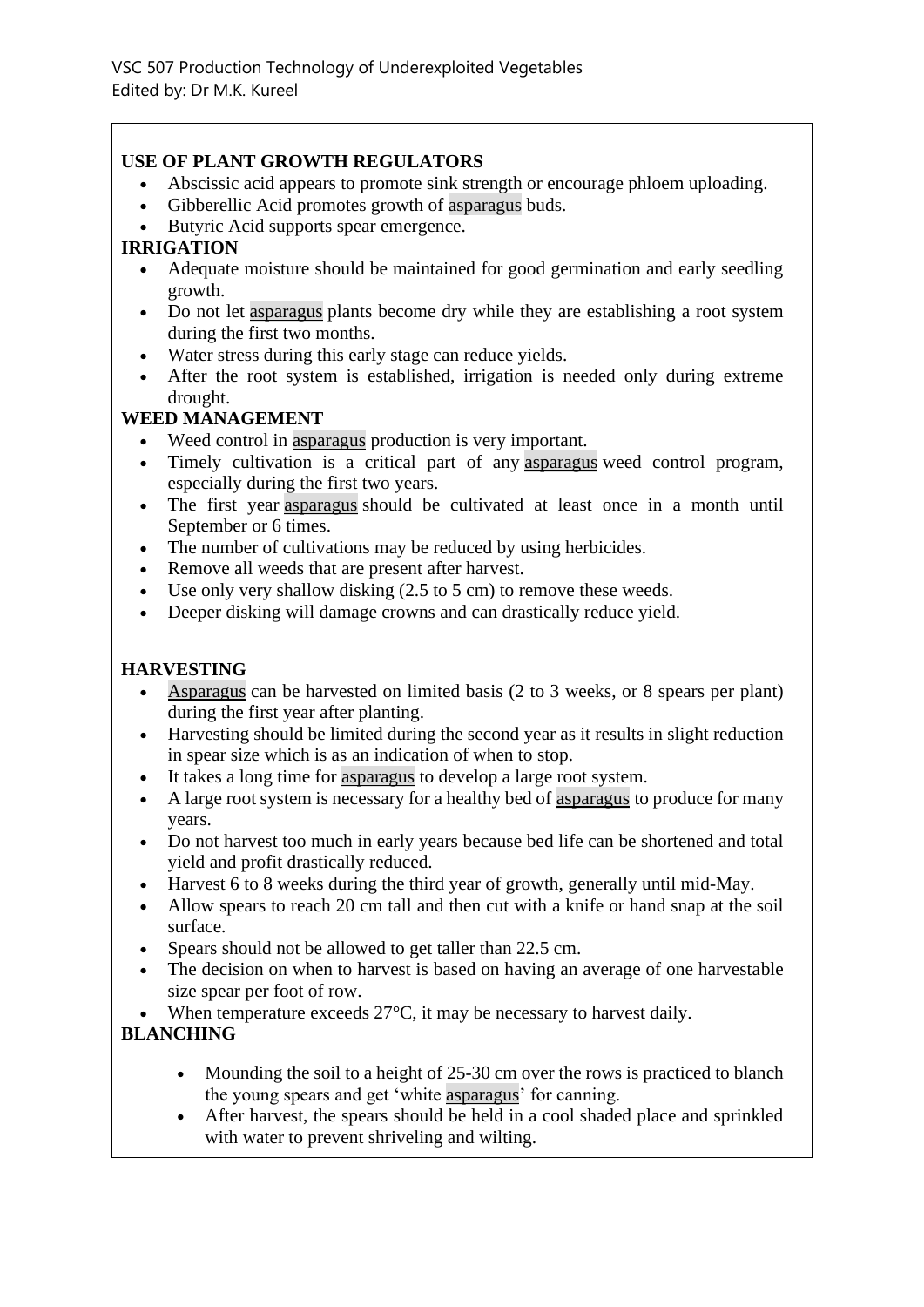• A single irrigation sprinkler over the boxes works well. [Asparagus](http://ecoursesonline.iasri.res.in/mod/page/view.php?id=12181) should be hydro cooled before packing.

### **MARKETING**

- When preparing [asparagus](http://ecoursesonline.iasri.res.in/mod/page/view.php?id=12181) for market, spears should be uniform in length.
- Tie in bunches of 500-1000g or pack loose in a carton.
- [Asparagus](http://ecoursesonline.iasri.res.in/mod/page/view.php?id=12181) loses edible quality rapidly and should be cooled as soon as possible.
- After bunching, place the butts of the spears in damp peat moss or blotter paper in a crate or carton.
- Pack 6.8 or 13.6 kg in special pyramid-shaped crates.

#### **YIELD**

- Male plants give the higher total yield while female plants produce larger individual spears.
- Yield varies with [varieties,](http://ecoursesonline.iasri.res.in/mod/page/view.php?id=12053) region, climate, and sex form.
- On an average, 25-40 q spears are produced in one hectare

### **STORAGE**

- [Asparagus](http://ecoursesonline.iasri.res.in/mod/page/view.php?id=12181) can be stored for 2-3 weeks at 95 per cent relative humidity and at  $0-2$ <sup>o</sup>C.
- Spears stored in wet tissue paper looked fresh and firm after 13 or 16 days of storage.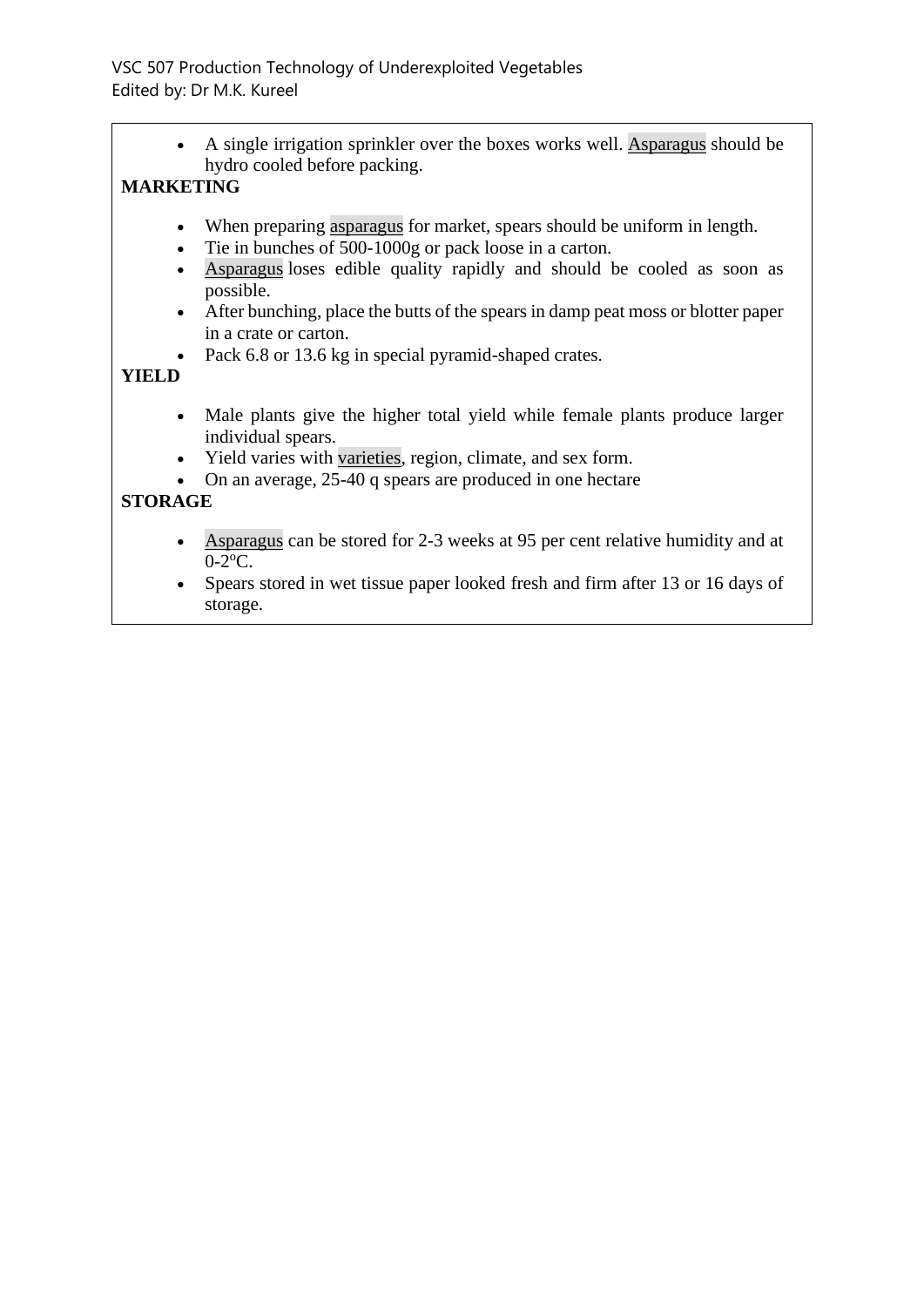### **Jerusalem Artichoke**

- The Jerusalem artichoke (*Helianthus tuberosus*) is a large, perennial sunflower native to the Great Plains of North America.
- It is closely related to the common sunflower (*H. annuus*) that grows along roadsides and vacant fields throughout the western United States.
- It has been cultivated by native Americans for centuries, and was introduced into Europe in the early 1600s.
- Like true potatoes, it produces edible [tubers](http://ecoursesonline.iasri.res.in/mod/page/view.php?id=13858) at the ends of underground stems called rhizomes.
- The [tubers](http://ecoursesonline.iasri.res.in/mod/page/view.php?id=13858) contain "eyes" or buds and are technically modified stems rather than roots.
- The common name may have been corrupted from the Italian name for the plant "girasole articiocco".
- "Girasole" refers to the way the flowers turn to face the sun, and "articiocco" refers to artichoke.
- Some people say the [tubers](http://ecoursesonline.iasri.res.in/mod/page/view.php?id=13858) taste like artichoke hearts if they are steamed with the peel on.
- The peel imparts the artichoke flavor to this vegetable.
- The [tubers](http://ecoursesonline.iasri.res.in/mod/page/view.php?id=13858) are eaten raw in salads, steamed, fried, baked and mashed. Raw [tubers](http://ecoursesonline.iasri.res.in/mod/page/view.php?id=13858) are very crisp and sweet, with a taste more like water chestnuts than potatoes.
- Jerusalem artichokes provide an abundant source of nutritious, tasty [tubers](http://ecoursesonline.iasri.res.in/mod/page/view.php?id=13858) in poor soils with very little care.
- The original name of "*sunchoke*" was applied to a hybrid between the Jerusalem artichoke and the common sunflower.

### **Description**

- It is an herbaceous perennial plant growing to 1.5–3 m tall with opposite leaves on the lower part of the stem becoming alternate higher up.
- The leaves have a rough, hairy texture and the larger leaves on the lower stem are broad ovoid-acute and can be up to 30 cm long and the higher leaves smaller and narrower.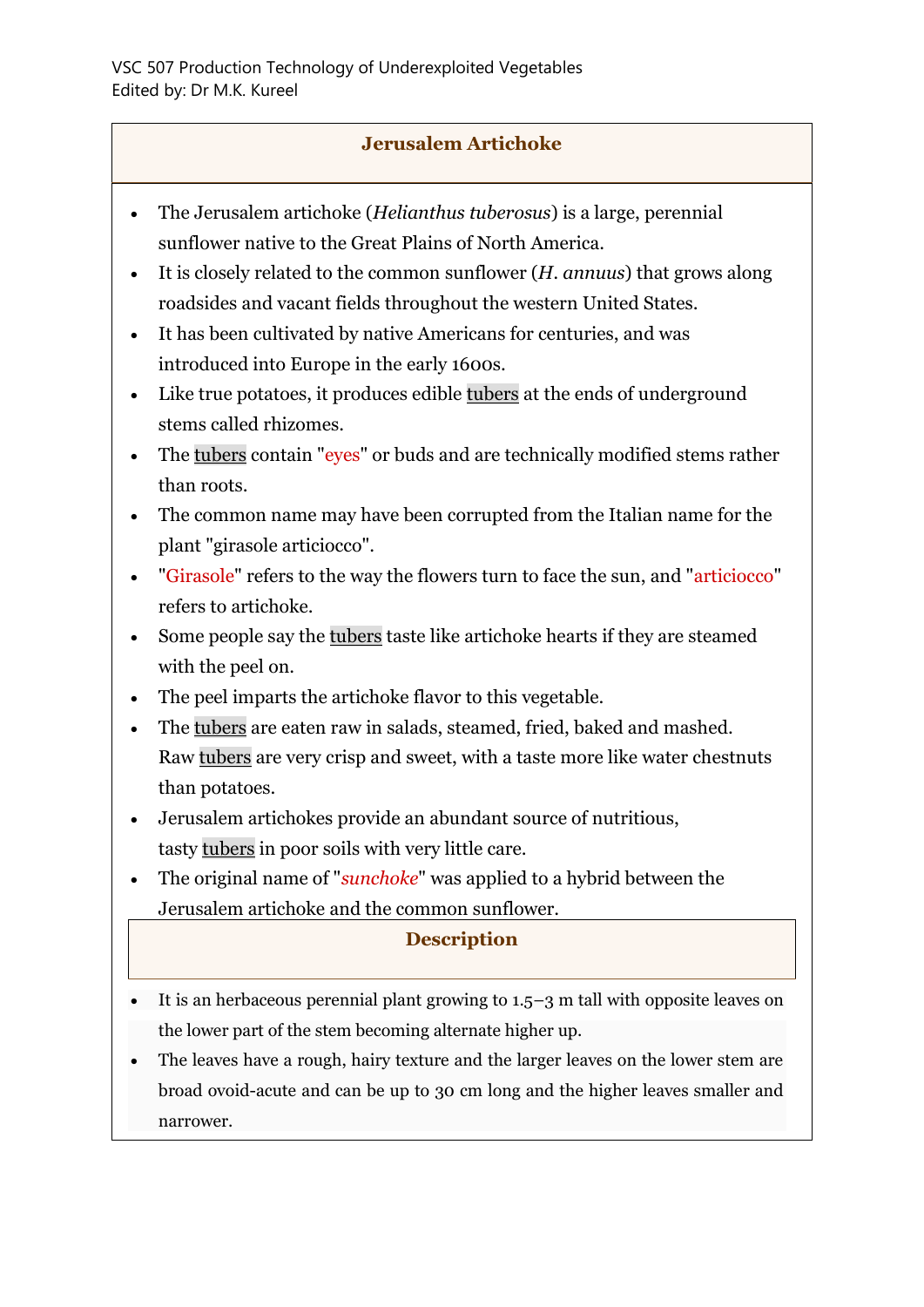- The flowers are yellow, produced in capitate flower heads which are  $5-10$  cm diameter, with 10–20 ray florets.
- The [tubers](http://ecoursesonline.iasri.res.in/mod/page/view.php?id=13858) are elongated and uneven, typically  $7.5$ –10 cm long and  $3$ –5 cm thick, and vaguely resembling ginger root, with a crisp texture when raw.
- They vary in color from pale brown to white, red or purple.
- The [tubers](http://ecoursesonline.iasri.res.in/mod/page/view.php?id=13858) of Jerusalem artichoke contain fewer calories than potatoes, and they are especially high in vitamin A, the B-complex, potassium and phosphorus.
- They contain the polysaccharide inulin instead of starch, which is a nutritious food for diabetics and hypoglycemics.
- The hydrolysis of inulin yields fruit sugar (D-fructose), while true insoluble starch (amylopectin) yields D-glucose.
- Starch (amylum) is actually composed of two polymers, soluble starch (amylose) and insoluble amylopectin. Starch polymers are packed into membrane-bound starch grains or amyloplasts within plant cells.
- Sugars from the digestion of inulin do not elicit rapid insulin production compared with other starchy foods.
- Jerusalem artichokes have 650 mg potassium per 1 cup (150g) serving.
- They are also high in iron, and contain 10-12% of the US RDA of fiber, niacin, thiamine, phosphorus and copper.

## **Etymology**

- Despite its name, the Jerusalem artichoke has no relation to Jerusalem, and it is not a type of artichoke, even though both are members of the Daisy family.
- The origin of the name is uncertain.
- Italian settlers in the USA called the plant Girasole, the Italian word for sunflower because of its resemblance to the garden sunflower.
- Over time the name Girasole may have been corrupted to Jerusalem.
- To avoid confusion some people have recently started to refer to it as sunchoke or sunroot.
- The artichoke part of the Jerusalem artichoke's name comes from the taste of its edible tuber.
- *Samuel de Champlain*, the French explorer, sent the first samples of the plant to France, noting that its taste was similar to an artichoke.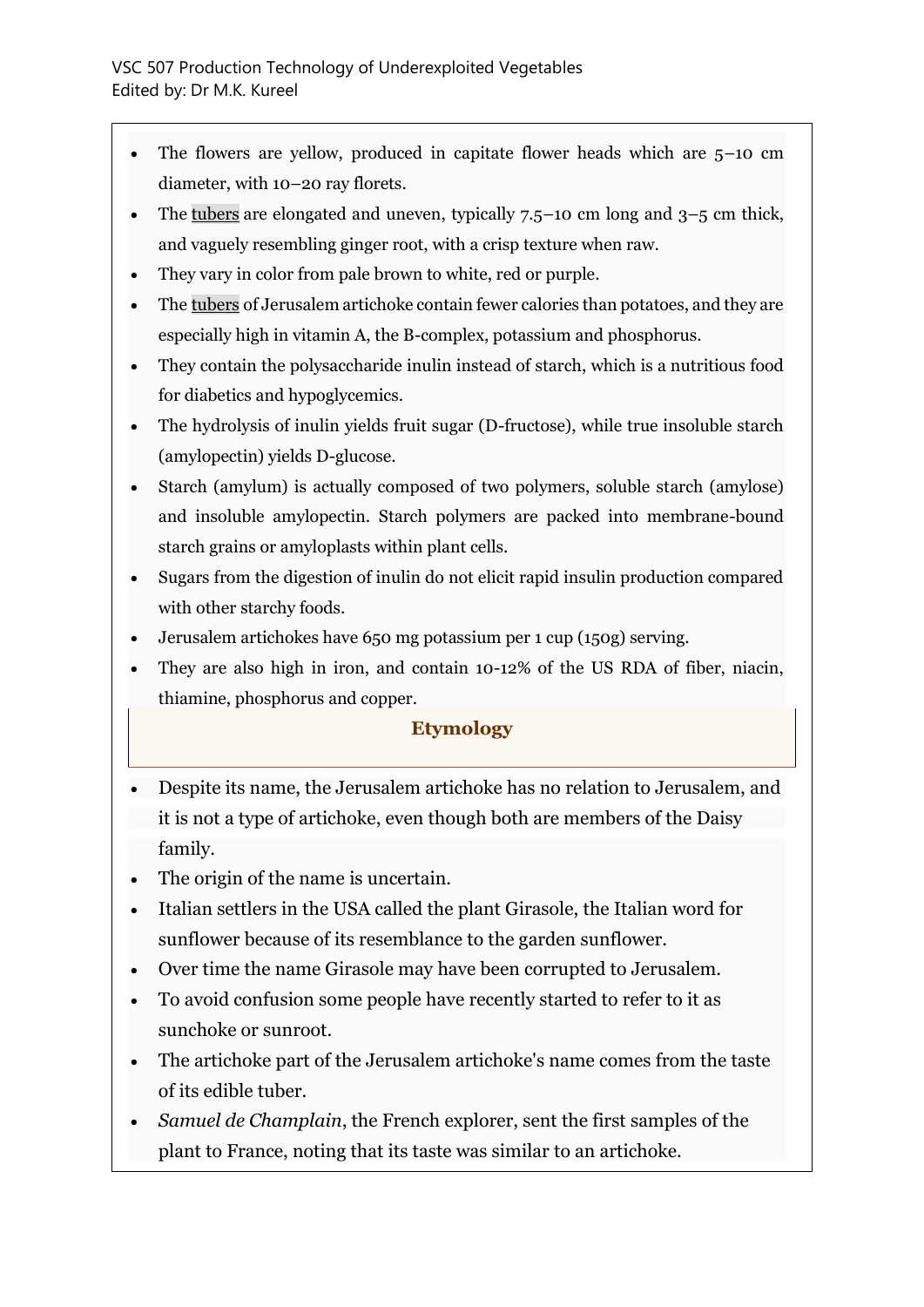- Jerusalem artichokes were first cultivated by the Native Americans long before the arrival of the Europeans; this extensive cultivation obscures the exact native range of the species.
- The French explorer Samuel de Champlain found domestically grown plants at Cape Cod in 1605.
- The Jerusalem artichoke was titled 'best soup vegetable' in the 2002 Nice festival for the heritage of the French cuisine.

### **Cultivation and [Uses](http://ecoursesonline.iasri.res.in/mod/page/view.php?id=13830)**

- Unlike most [tubers,](http://ecoursesonline.iasri.res.in/mod/page/view.php?id=13858) but in common with other members of the Asteraceae (including the artichoke), the [tubers](http://ecoursesonline.iasri.res.in/mod/page/view.php?id=13858) store the carbohydrate inulin (not to be confused with insulin) instead of starch.
- For this reason, Jerusalem artichoke [tubers](http://ecoursesonline.iasri.res.in/mod/page/view.php?id=13858) are an important source of fructose for industry.
- The crop yields are high, typically 16–20 tonnes/ha for [tubers,](http://ecoursesonline.iasri.res.in/mod/page/view.php?id=13858) and 18–28 tonnes/ha green weight for foliage.
- Jerusalem artichoke also has a great deal of unused potential as a producer of ethanol fuel, using inulin-adapted strains of yeast for fermentation.
- Jerusalem artichokes are easy to cultivate, which tempts gardeners to simply leave them completely alone to grow.
- However, the quality of the edible [tubers](http://ecoursesonline.iasri.res.in/mod/page/view.php?id=13858) degrades unless the plants are dug up and replanted in fertile [soil.](http://ecoursesonline.iasri.res.in/mod/page/view.php?id=13838)
- This can be a chore, as even a small piece of tuber will grow if left in the ground, making the hardy plant a potential weed.
- The [tubers](http://ecoursesonline.iasri.res.in/mod/page/view.php?id=13858) have a consistency much like potatoes, and in their raw form have a similar taste to potatoes.
- The carbohydrates give the [tubers](http://ecoursesonline.iasri.res.in/mod/page/view.php?id=13858) a tendency to become soft and mushy if boiled, but retain their texture better when steamed.
- The inulin is not well digested by some people, leading in some cases to flatulence and gastric pain.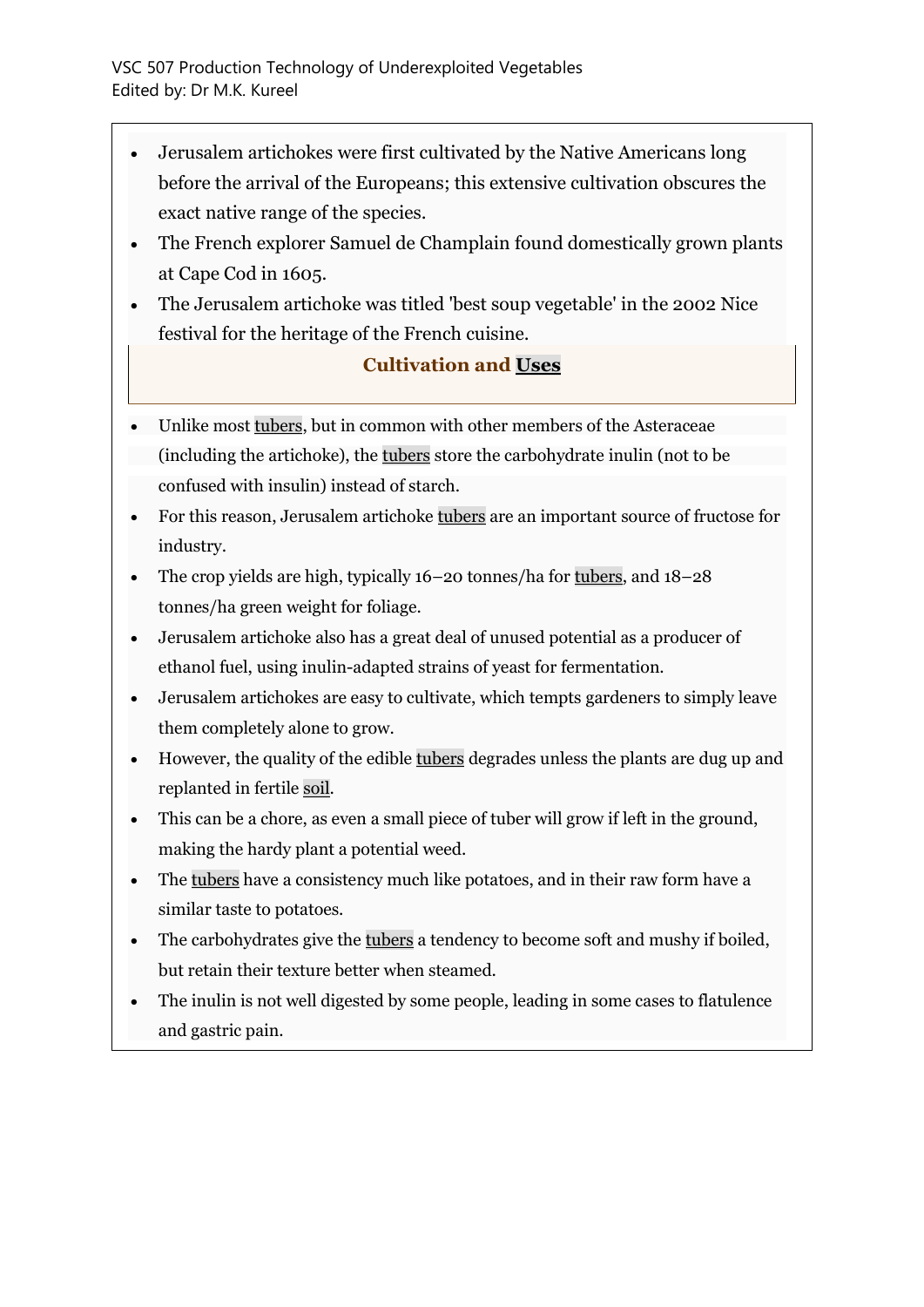#### **[LEEK](http://ecoursesonline.iasri.res.in/mod/page/view.php?id=12179)**

**AIM:** [Leek](http://ecoursesonline.iasri.res.in/mod/page/view.php?id=12179) is a non-bulb forming member of the [onion](http://ecoursesonline.iasri.res.in/mod/page/view.php?id=12178) family and is grown for its blanched stem and leaves. It is eaten raw alone or mixed in salads and cooked as flavouring in soups and stews. It is not grown in India on commercial scale but is a favourite vegetable in a kitchen garden. The climatic and soil requirements are the same as those for [onion.](http://ecoursesonline.iasri.res.in/mod/page/view.php?id=12178) The present chapter will make the students understand with its importance, production technology, [seed production](http://ecoursesonline.iasri.res.in/mod/page/view.php?id=12127) practices and plant protection measures.

| <b>BOTANICAL NAME</b>    | Allium ampeloprasum var. porrum L.<br>Syn. Allium porrum L |
|--------------------------|------------------------------------------------------------|
| <b>CHROMOSOME NUMBER</b> | $2n = 2x = 32$                                             |
| <b>COMMON NAME</b>       | Leek                                                       |
| <b>FAMILY</b>            | Alliaceae                                                  |

#### **INTRODUCTION**

- [Leek](http://ecoursesonline.iasri.res.in/mod/page/view.php?id=12179) is a non bulb forming tetraploid plant of [onion](http://ecoursesonline.iasri.res.in/mod/page/view.php?id=12178) family.
- Except large size it looks like green [onion.](http://ecoursesonline.iasri.res.in/mod/page/view.php?id=12178)
- Its cultivation is not commercial in India and grown only in kitchen garden.
- [Leek](http://ecoursesonline.iasri.res.in/mod/page/view.php?id=12179) is cultivated for blanched stems and leaves.
- It is a biennial plant, consumed as salad and used in flavouring the soups.

#### **ORIGIN**

- The *Allium* species are not evenly distributed with in the northern hemisphere, since most of them occur in old world.
- [Leek](http://ecoursesonline.iasri.res.in/mod/page/view.php?id=12179) is thought to have been derived from the sand [leek](http://ecoursesonline.iasri.res.in/mod/page/view.php?id=12179) (A. ameloprassum) which grows wild in southern Europe, North Africa and the Middle East.

#### **NUTRITIVE VALUE (per 100 g of edible portion)**

| Energy (kcal)    | 77   | Vitamin-A(IU) | 30   |
|------------------|------|---------------|------|
| Moisture (g)     | 78.9 | Thiamine(mg)  | 0.23 |
| Protein (q)      | 1.8  | Calcium(mg)   | 50   |
| Fat $(g)$        | 0.1  | lron(mg)      | 2.3  |
| Carbohydrates(g) | 17.2 |               |      |
|                  |      |               |      |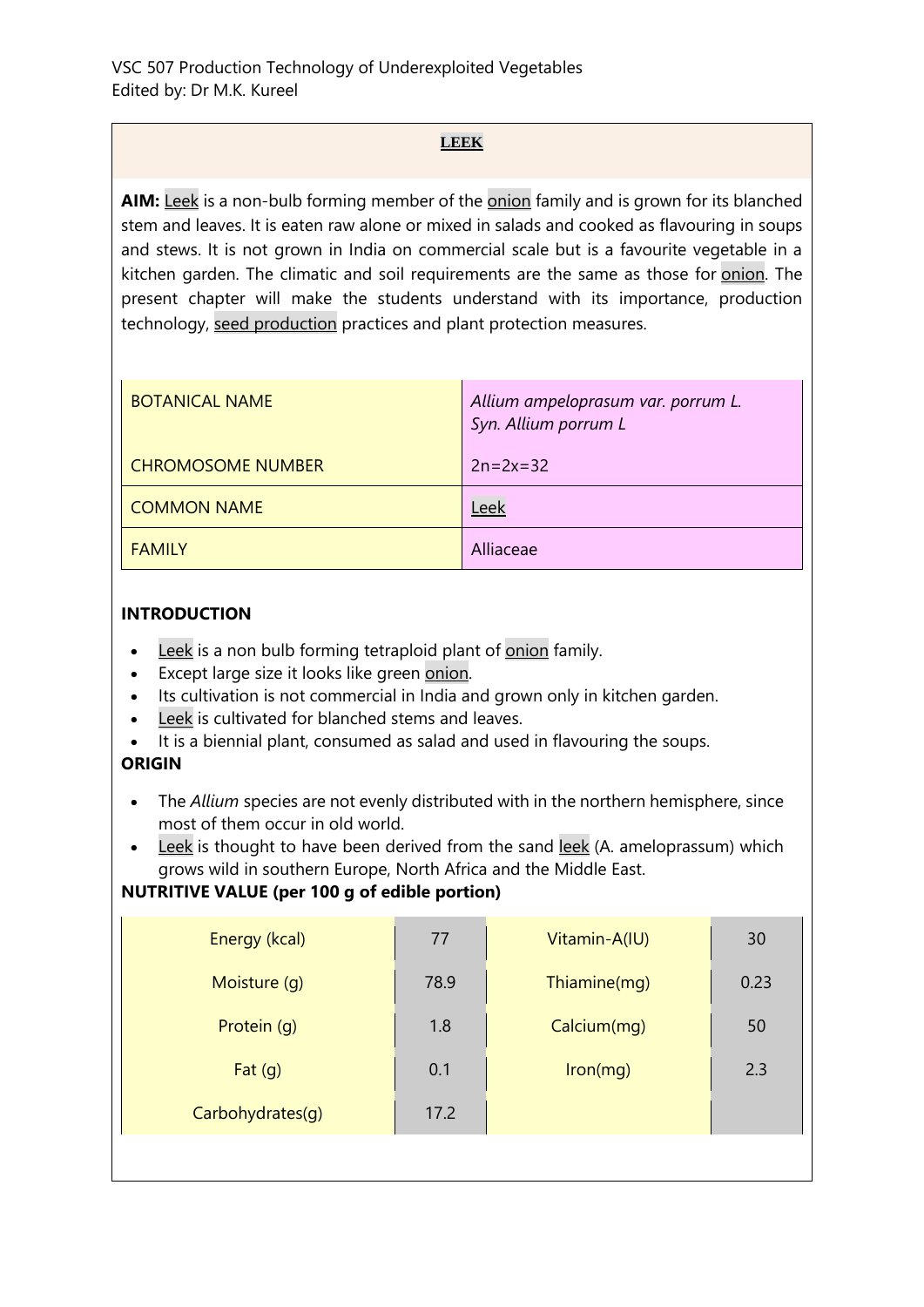#### **ADAPTABILITY**

- Leeks grow best in a cool to moderate climate.
- The Willamette Valley and Oregon Coast are ideal.
- They can be grown all the year round.

#### **SOIL**

- A well aerated soil with both good drainage and good moisture retention capacity with a pH of 6.5-7 is best, which should not be subjected to flooding at any time.
- Deep ploughing is recommended so that a longer shaft can be developed.
- They can be grown successfully on mineral soils but in heavy clay soils, harvesting should be held up and the removal of surplus soil from roots may require more labour.

#### **[VARIETIES](http://ecoursesonline.iasri.res.in/mod/page/view.php?id=12053)**

#### **Main fall [varieties](http://ecoursesonline.iasri.res.in/mod/page/view.php?id=12053) (August to October):**

• American Flag, Jolant, Kilima, King Richard, Primor.

#### **Late fall - winter (October to December):**

• Derrrick, Electra, Goldina, Goliath, Kilima, Tivi, Wintereuzen.

#### **Overwinter (spring harvest):**

• Carina, Conqueror (moderate bulbing), Eskimo and Siberia. These [varieties](http://ecoursesonline.iasri.res.in/mod/page/view.php?id=12053) mature in 80-120 days.

#### **Characteristics of few [varieties](http://ecoursesonline.iasri.res.in/mod/page/view.php?id=12053) is given here under**

#### **PPL-1**

- It is a selection from exotic germplasm.
- The whole plant is consumed.
- Leaves light green, swollen stem and do not form bulb.
- Ready in 150-160 days and good replacement for green [onion.](http://ecoursesonline.iasri.res.in/mod/page/view.php?id=12178)

#### **Palam Paushtik:**

- An alternative of green [onion,](http://ecoursesonline.iasri.res.in/mod/page/view.php?id=12178) suitable for salad, soup and cooking.
- Matures in about 140-150 days with average yield of 300-350q/ha.

#### **SOWING TIME**

- August October is the ideal time of sowing in plains and seedlings are planted when they are 15cm height. In hills, it is sown in March-April.
- [Leek](http://ecoursesonline.iasri.res.in/mod/page/view.php?id=12179) withstands heat and cold better than onions.
- Temperature is more important than day length in seed stalk development.
- It thrives well in higher altitude.
- Seeds are produced in India at higher altitude.

#### **SEED AND SEED TREATMENT**

- About 5-7 kg of [leek](http://ecoursesonline.iasri.res.in/mod/page/view.php?id=12179) seeds is required to be sown per hectare, but leeks are not commonly direct seeded.
- Use treated high quality seed for transplant production.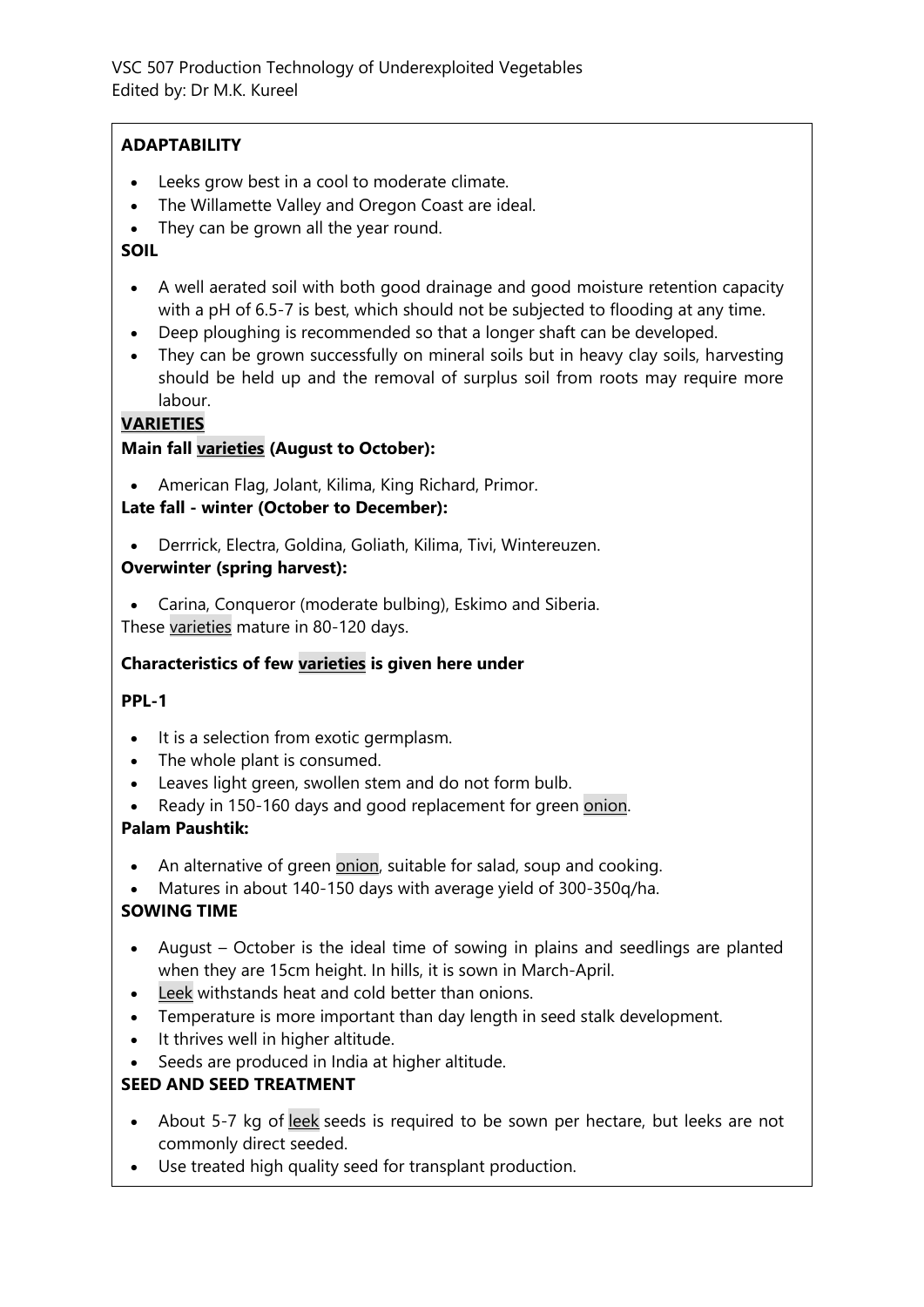• [Leek](http://ecoursesonline.iasri.res.in/mod/page/view.php?id=12179) seed, like other *Alliums* has very limited useful viability (less than 2 years) unless stored under ideal conditions.

#### **Seeding and [Transplanting](http://ecoursesonline.iasri.res.in/mod/page/view.php?id=12190)**

- Direct field seeding is possible but not recommended due to the lack of registered herbicides and length of time needed to harvest from direct-seeded plantings (8-12 months or longer).
- Leeks are normally transplanted.
- They should be seeded under protection early in the season (February to March) or in outdoor seedbeds (April to May).
- Leeks for harvesting in August-September should be sown from mid-February to mid-March.
- For harvesting in early winter sow the crop from mid-March to mid-April.
- For spring harvest, seed may be sown from April to mid-May.
- The right [varieties](http://ecoursesonline.iasri.res.in/mod/page/view.php?id=12053) (above) must be used for each harvest season.
- At [transplanting,](http://ecoursesonline.iasri.res.in/mod/page/view.php?id=12190) [leek](http://ecoursesonline.iasri.res.in/mod/page/view.php?id=12179) seedlings should be placed in furrows 15 cm deep.
- Furrows are filled in during cultivation and as the plants develop, the rows should be hilled up.
- Leeks should have a white shaft that reaches almost to the base of the leaves.
- Care must be taken not to allow soil between leaves as it will penetrate the shaft.
- Another method of [transplanting](http://ecoursesonline.iasri.res.in/mod/page/view.php?id=12190) is to drop each seedling into an individual hole, 15 cm deep, pressed into the ground.
- This procedure eliminates the need for filling of furrows but ridging should still be done.
- Seedlings are spaced at a spacing of 40 x 10 cm.

### **NUTRITIONAL REQUIREMENT**

- A soil test is necessary to determine phosphate and potash requirement.
- Apply 200-250q well rotten Farm Yard Manure or compost along with 80-100kg N, 60 kg  $P_2O_5$  and 80 kg  $k_2O/ha$ .
- Entire quantity of FYM,  $P_2O_5$ ,  $k_2O$  and half N should be thoroughly mixed in the soil at the time of planting. Remaining N is side dressed one month after.

### **USE OF GROWTH REGULATORS**

For proper growth and development

- Ethephon @ 50mg/l as foliar spray should be applied 20-25 days after sowing.
- NAA @50mg/l should be applied at 60 and 90 days after planting.

### **IRRIGATION**

- Irrigate uniformly to maintain vigorous, uniform growth and tender stalks.
- A total of 12-15 inches of water may be required depending on planting date, seasonal variation and variety.
- Soil type does not affect the amount of total water needed, but does decide frequency of water application.
- Lighter soils need more frequent water applications, but less water applied per application.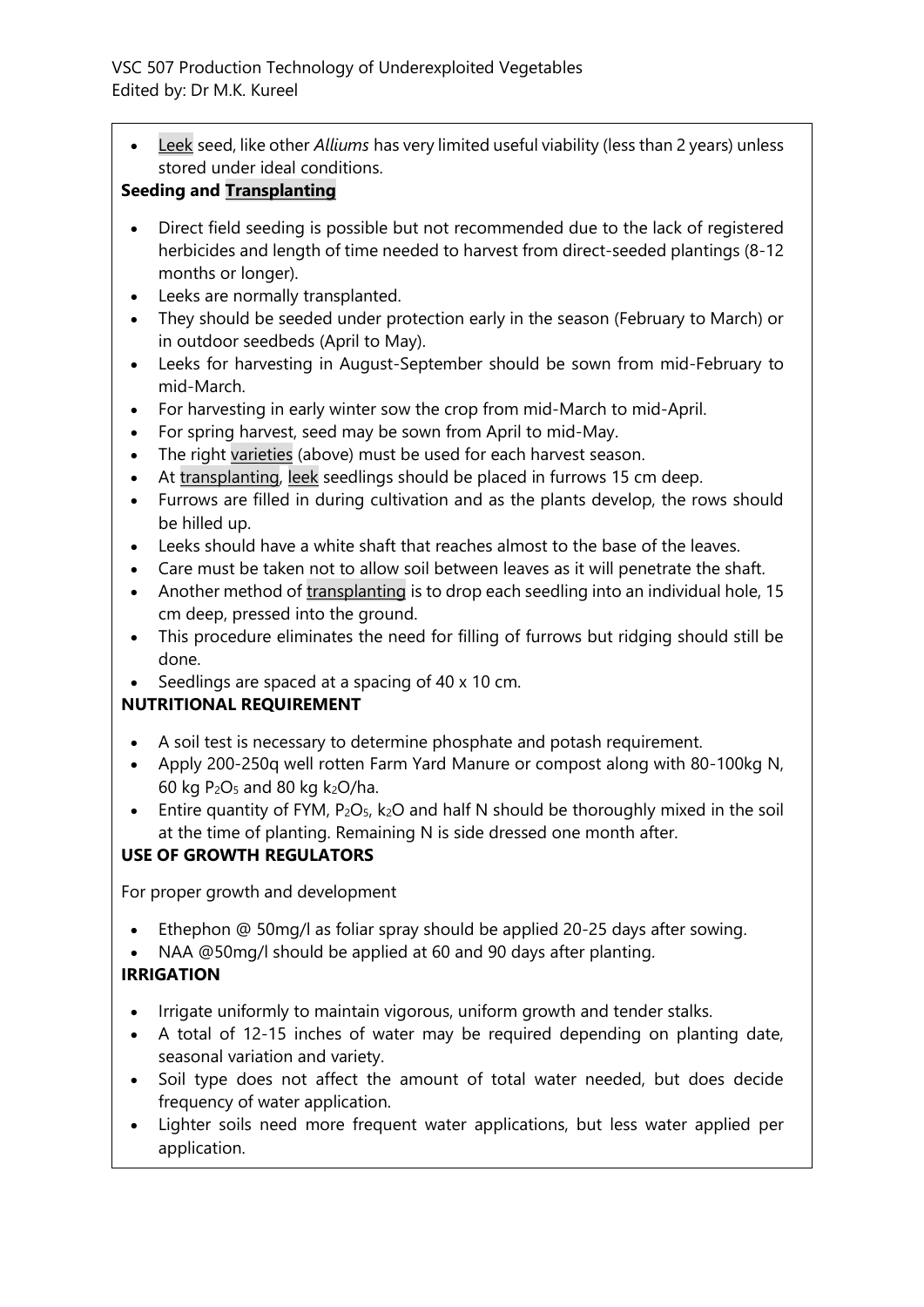#### **WEED CONTROL**

Same as that of [onion.](http://ecoursesonline.iasri.res.in/mod/page/view.php?id=12178)

#### **BLANCHING**

- Blanching is important in [leek](http://ecoursesonline.iasri.res.in/mod/page/view.php?id=12179) cultivation.
- It is done by covering the plants to a certain height so as to bleach them, which improves the quality of the crop.
- For this purpose, plants are put in up to their center leaves in trenches or pits which are heavily manured and to earth up soil as they grow.
- Care should be taken not to earth up soil too early when the plants are young.

### **HARVESTING AND HANDLING**

- Leeks do not bulb or go dormant in the fall but continue to grow slowly.
- The time of harvest is, therefore, very flexible, depending on the time of planting, market conditions and variety of [leek](http://ecoursesonline.iasri.res.in/mod/page/view.php?id=12179) planted.
- Small leeks can be sold starting in early August and [varieties](http://ecoursesonline.iasri.res.in/mod/page/view.php?id=12053) that have frost tolerance may be harvested throughout the fall and winter months.
- Machine harvest of leeks is now possible, but most leeks are lifted or dug by machine and then harvested, cleaned and packed by hand.
- Single or multiple row harvesters can be used effectively.

#### **YIELD**

[Leek](http://ecoursesonline.iasri.res.in/mod/page/view.php?id=12179) yields approximately 925q green bulbs per hectare.

### **STORAGE**

- Store [leek](http://ecoursesonline.iasri.res.in/mod/page/view.php?id=12179) seed at  $0^{\circ}$ C and 95 to 100 per cent relative humidity.
- Leeks, if properly handled, should be kept satisfactorily for 2 to 3 months at  $0^{\circ}$ C.
- Leeks should be cooled promptly after harvest to near  $0^{\circ}$ C by hydro cooling, crushed ice or vacuum cooling and they should be kept at this temperature with high relative humidity throughout storage.
- Yellowing and decay develop rapidly at warmer storage temperatures.
- High relative humidity is essential to prevent wilting.
- The use of polyethylene film crate liners and of crushed ice can aid in preventing moisture loss.
- Good refrigeration will retard the elongation and curvature that develops in leeks at 10 $^{\circ}$ C or 21.1 $^{\circ}$ C.
- Respiration or heat evolution of leeks is about eight times faster at 21.1 $\degree$ C than at  $0^{\circ}$ C.
- Storage for 4-5 months at  $0^{\circ}C$  is possible by using a controlled atmosphere (CA), although there will be some loss in quality.
- The best CA contains from 1-3 per cent oxygen and from 5-10 per cent carbon dioxide.
- This CA retards yellowing and decay.
- Atmospheres containing 15-20 per cent carbon dioxide cause tissue injury.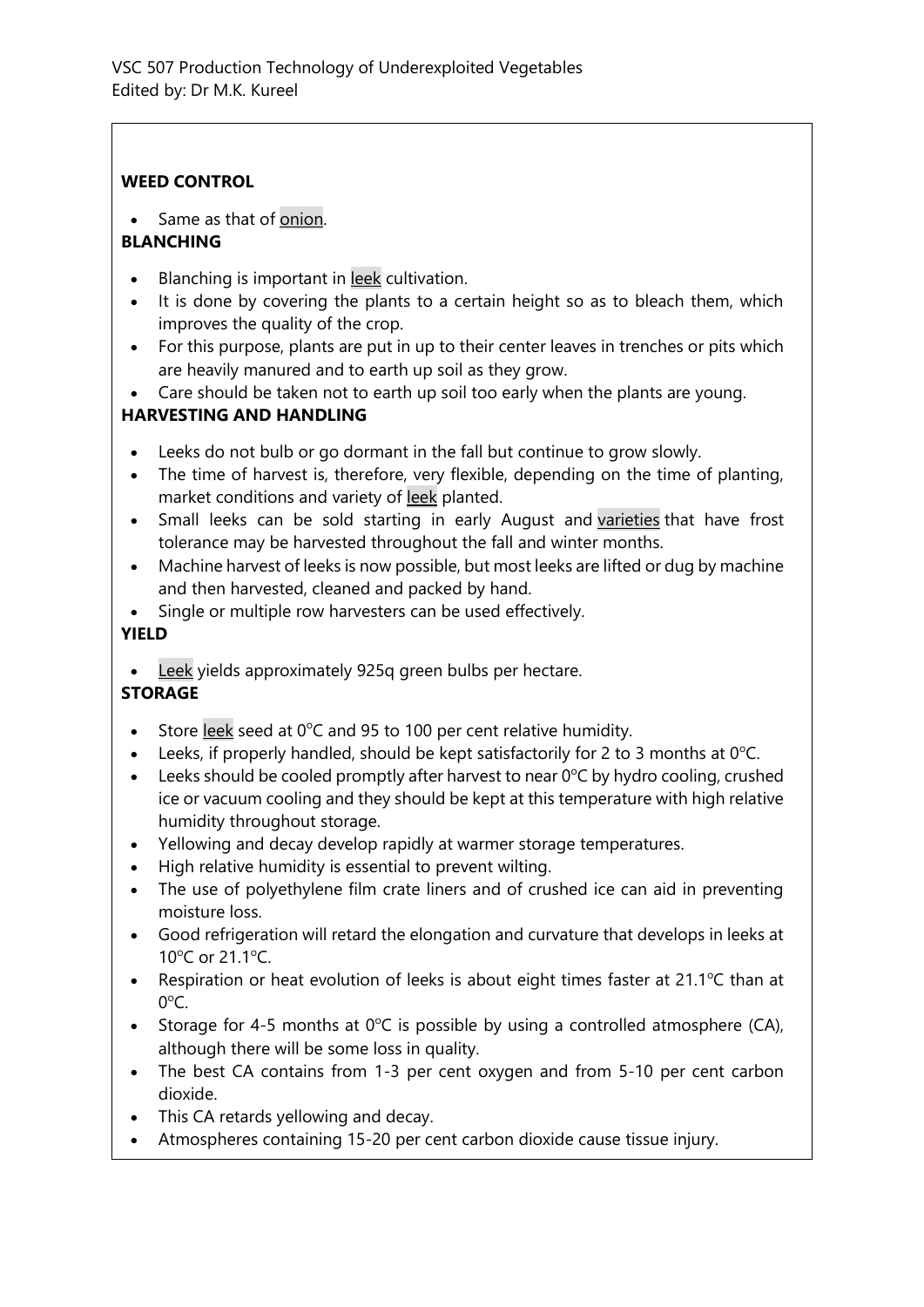• Cultivar, pre harvest and post harvest conditions, degree of trimming and method of packing will all influence the storage life of leeks.

### **PACKAGING**

- Leeks are commonly trimmed to 12 inch length, bunched depending on diameter and often placed in polyethylene film bags.
- They are usually packaged in 5 kg cartons or wire bound crates, holding 10 film bags, each 500 g
- Other crates may be packaged with 18-24 bunches with a net weight up to 15 kg. **[DISEASES](http://ecoursesonline.iasri.res.in/mod/page/view.php?id=12040)**

• [Diseases](http://ecoursesonline.iasri.res.in/mod/page/view.php?id=12040) of [leek](http://ecoursesonline.iasri.res.in/mod/page/view.php?id=12179) are same as that of [onion](http://ecoursesonline.iasri.res.in/mod/page/view.php?id=12178)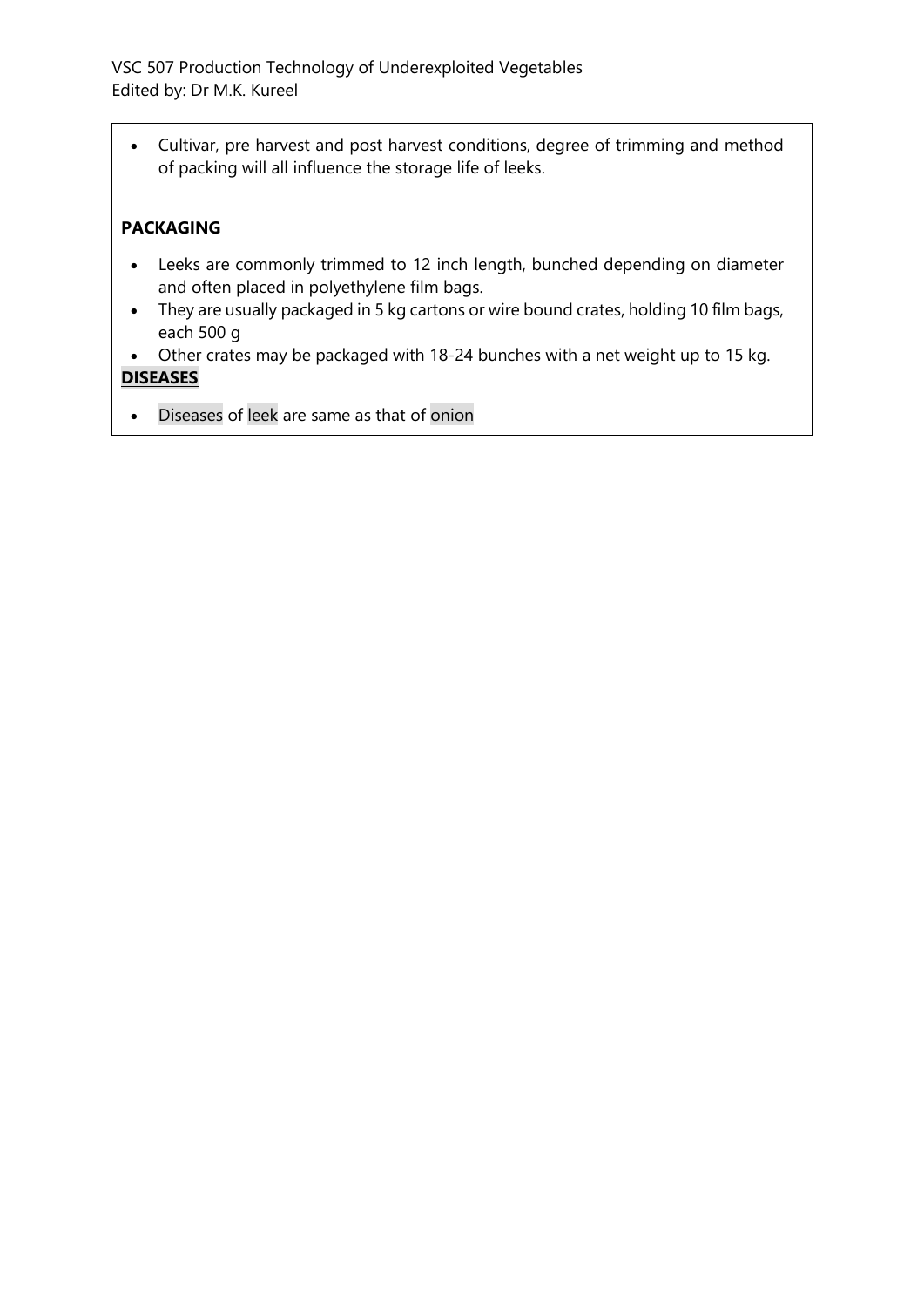#### **DRUMSTICK**

#### **(***Moringa olerifra* **Lam.) (2n = 22)**

(Hindi : Seeng, Sahgan) Family : Moringaceae

Drumstick is grown for its nutrient rich tender, but full grown pods, leaves and flowers which are used for culinary preparations. Fruits are rich in vitamin C (120 mg/100g), carotene (110 mg), phosphorus (110 mg) and minerals like magnesium (28 mg), potassium (259 mg), sulphur (137 mg), chlorine (423 mg) etc. The crop is grown in homesteads for family sues or cultivated commercially for market. Tender leaves and flowers are comparable to that of colocasia in vitamins and minerals and have great role for combating malnutrition of urban and rural masses. Certain morigna types principally grown for its foliage are reported from West Indies. Drumstick roots are good substitute for horse radish. Root, bark and seed have many industrial uses also.

#### **Origin and distribution**

 Originated in South West India, drumstick became a popular vegetable in South Indian states. The crop is widely distributed in India, Sri Lanka, Pakistan, Singapore, Malaysia, Cuba, Jamaica and Egypt.



#### **Botany**

 Drumstick is a small or medium sized perennial tree of about 10 m height with fragile and corky stem. The leaves are usually tri-pinnate with elliptic leaflets. Pods are pendulous and length ranges from 20 cm to 100 cm. Seeds are trigonous with wings on angles. Flowers are produced on current season growth on large and erect panicles or monocladial cyme. Flowers were yellowish creamy white and sweet smelling. Individual flowers are bisexual, zygomorphic and pedicellate.

 Calyx and corolla consist of five sepals and petals. Androecium also has five stamens alternating with five stamindodes. Gynoecium has a superior, one celled and three carpelled ovary containing many ovules on parietal placentation. Stigma is truncate.

 Flowering in drumstick varies from place to place and is greatly influenced by rain, temperature, humidity, wind, soil temperature, soil moisture etc. Under South Indian condition, one or two distinct peak periods of flowering noticed. Peak period of flowering in central parts of Kerala is December-January while in southern part it is February-March and July-August with maximum flowering in February-March. Under Coimbatore and Bangalore conditions, flowering seasons are March-May and July-September respectively. Anthesis continues throughout the day. Two anthesis peaks i.e., 2.00 p.m and 4.00 a.m. are noticed at Thiruvannthapuram. In most parts of Tamil Nadu, flowering is from 4.30 a.m. to 6.30 p.m.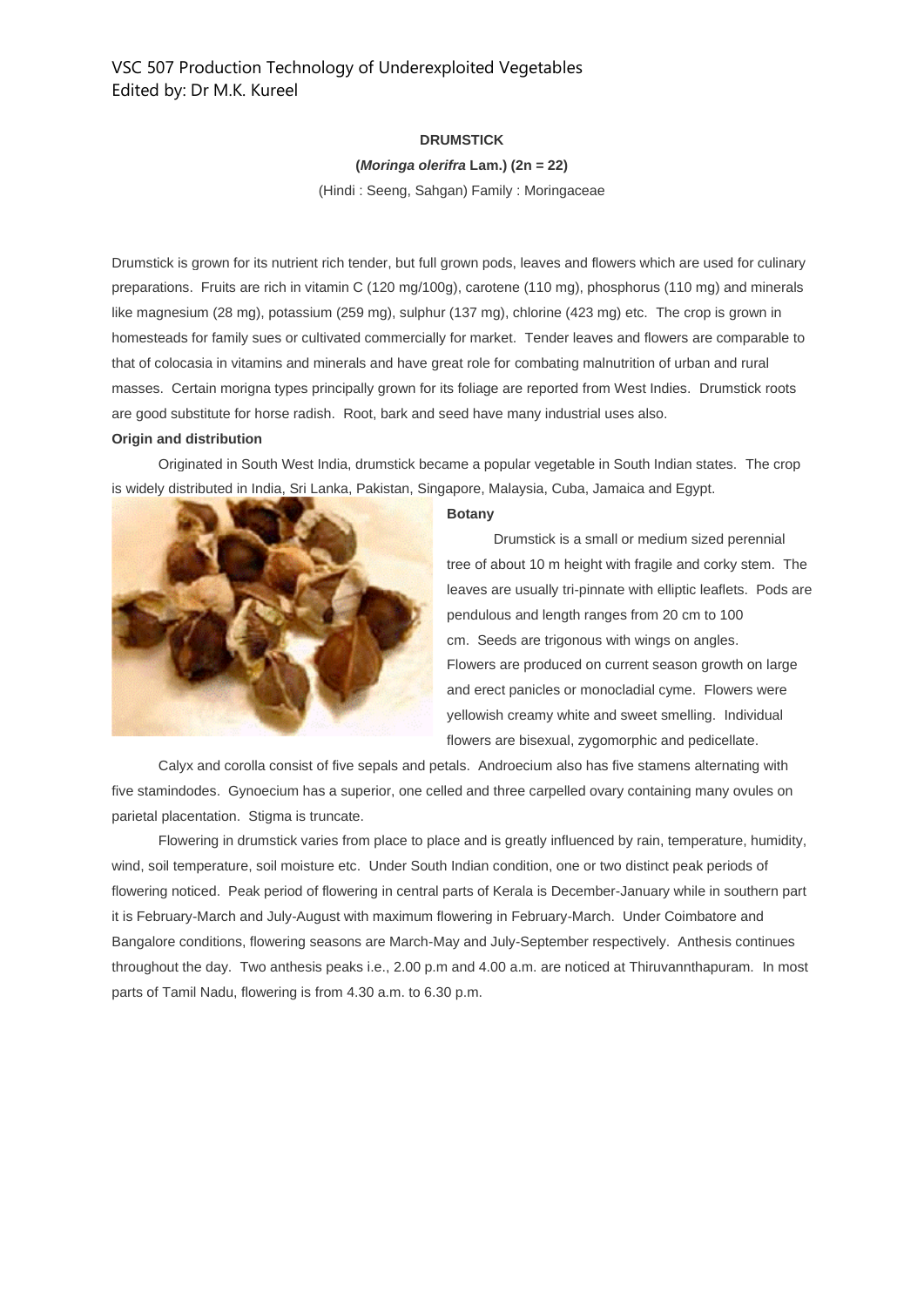

 In southern part of Kerala, stigma becomes receptive one day prior to flower opening and continues with maximum receptivity on the day of opening and a sudden decline

thereafter.

#### **Varieties / cultivars**

A number of local cultivars are known by the place of their cultivation. Details of local cultivars are given:

- **Jaffna moringa** *-* a perennial type which bares 60-90 cm long pods with soft flesh and good taste.
- **Chavakacheri muringa** *-* a perennial type producing 90-120 cm long pods.
- **Chemmuringa***-* This perennial type flowers throughout year and bears red tipped fruits.
- **Yazhpanam muringa** same as Jaffna type
- **Pal muringai** *–* Pods having thicker pulp and better taste
- **Puna muringa** Thinner fruits.
- **Kodikal muringa** produces short pods of 15-20 cm long and is sued as support for betel vine plants. Propagated by seeds.

#### **There are only a few named varieties and the details are given below:**

**KM-1 (Kudumianmalai 1)**– Bushy variety propagated through seeds. Plants come to bear 6 months after planting and can be rationed for 2-3 years. Productivity 400-500 fruits / year. Developed at Anna Pannai, Kudumianmalai of Pudukottai.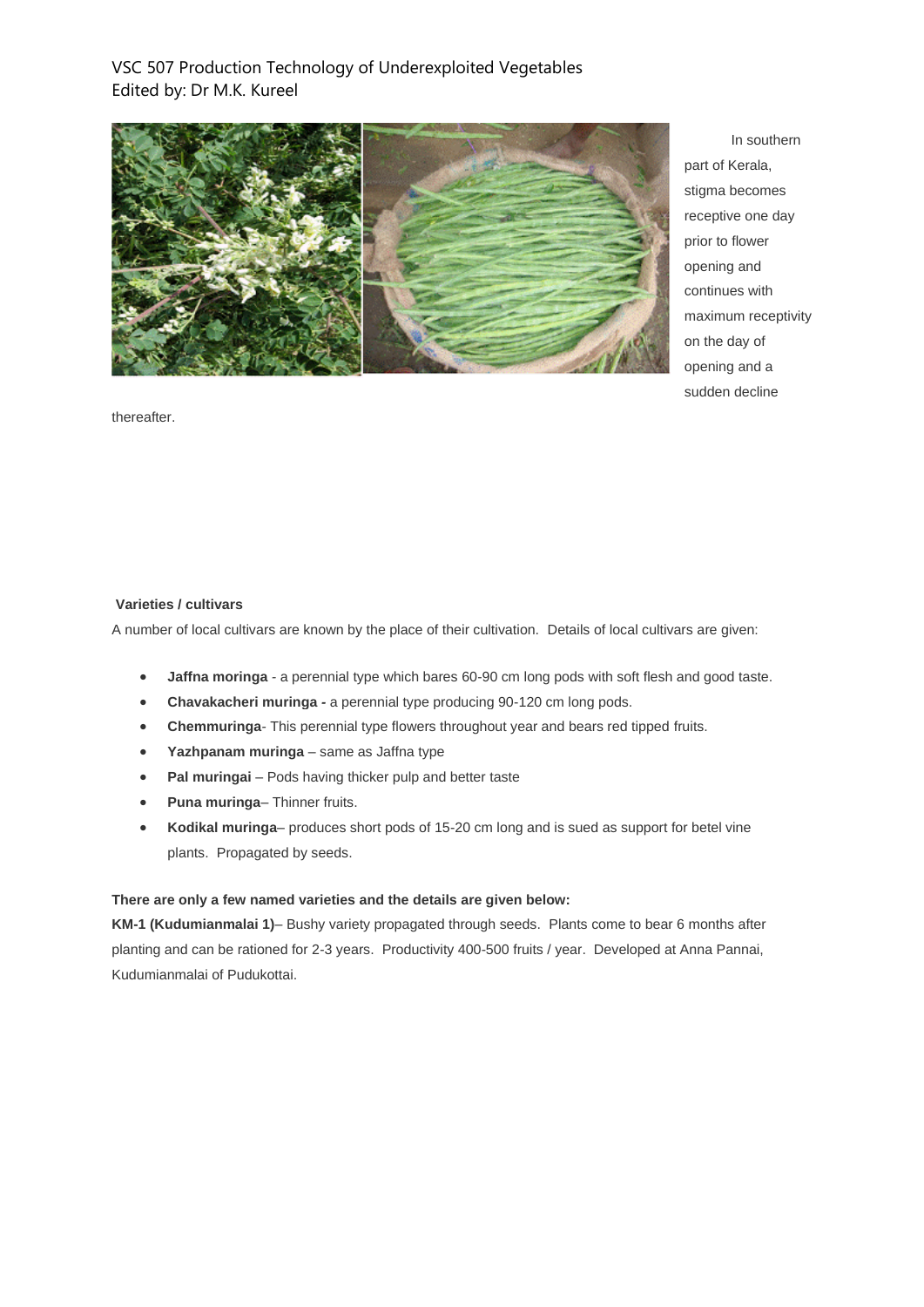

**PKM** – 1 **–** This "seed moringa", propagated through seeds is developed at Horticultural Research Station, TNAU, Periyakulam. Plants grow to a height of 4-6 m and come to flower in 90-100 days after planting. The first harvest starts 160-170 days after planting and on an average each tree bears 200-225 fruits / year. Pods are 65-70 cm long with 6.3 cm girth and 150 g weight. Fruits are green coloured and highly pulpy.



**PKM 2**– This "seed moringa", propagated through seeds, is also developed at Horticultural Research Station, TNAU, Periyakulam. Pods are extra long (125-130 cm), pulpy and suitable for homestreads. **Dhanraj**– This is also an annual drumstick propgated through seeds and is evolved at KRC College of agriculture, UAS, Arabhavi, Karnataka.

Crop improvement programmes in the Department of Olericulture, Kerala Agricultural Unviersity, Vellanikkara resulted in the development of three promising perennial drumstick clones *viz.,* MO 70, MO 95 and

MO 44 and one annual seed drumstick, AD 4.

#### **Climate and soil**

Drumstick is predominantly a crop of dry and arid tracts. However intensive cultivation with good irrigation and systematic cultural practices will give good yield especially for annual type. The plant put forth luxuriant growth at 25-30oC. Higher temperature results in heavy flower shedding. Crop is also injured severely by frost. Though the crop comes up well in all types of soil, performance is better in sandy loam rich in organic matter. A pH range of 6.0 – 6.72 is most ideal.

#### **Propagation**

Perennial types are propagated through limb cutting of 90-100 cm length and 5-8 cm diameter. Annual types are propagated by seeds. Average seed weight is 0.288 g and 10 g contain 35 seeds. Seeds @ 625 g/ ha can be either sown in pits or transplanted after raising seedlings in polythene bags. Transplanting of seedlings can be made one month after sowing. It is always advisable to raise a few plants additionally in polythene bags for purpose of gap filling. Time of sowing of seeds for annual seed drumstick or planting of limb cuttings varies from region to region depending on receipt of monsoon.

#### **Land preparation**

Field is ploughed 3-4 times. Apply FYM @ 20 t ha-1 at last ploughing. Take pits of size 45 x 45 x 45 cm at a spacing of 6.0 x 6.0 m for perennial types and 2.5 x 2.5 m for annual types, apply 10 kg FYM and fill up pits.

#### **Interculture and manuring**

 To facilitate side branches, shoot may be nipped off when the seedlings are at 75 cm height. Apply 100 g Urea, 100 g Super phosphate and 50 gm MOP and irrigate heavily. Top dress plants with 100 g Urea again 3 months after first application. Provide light irrigation for early emergence of seedlings for annual type.